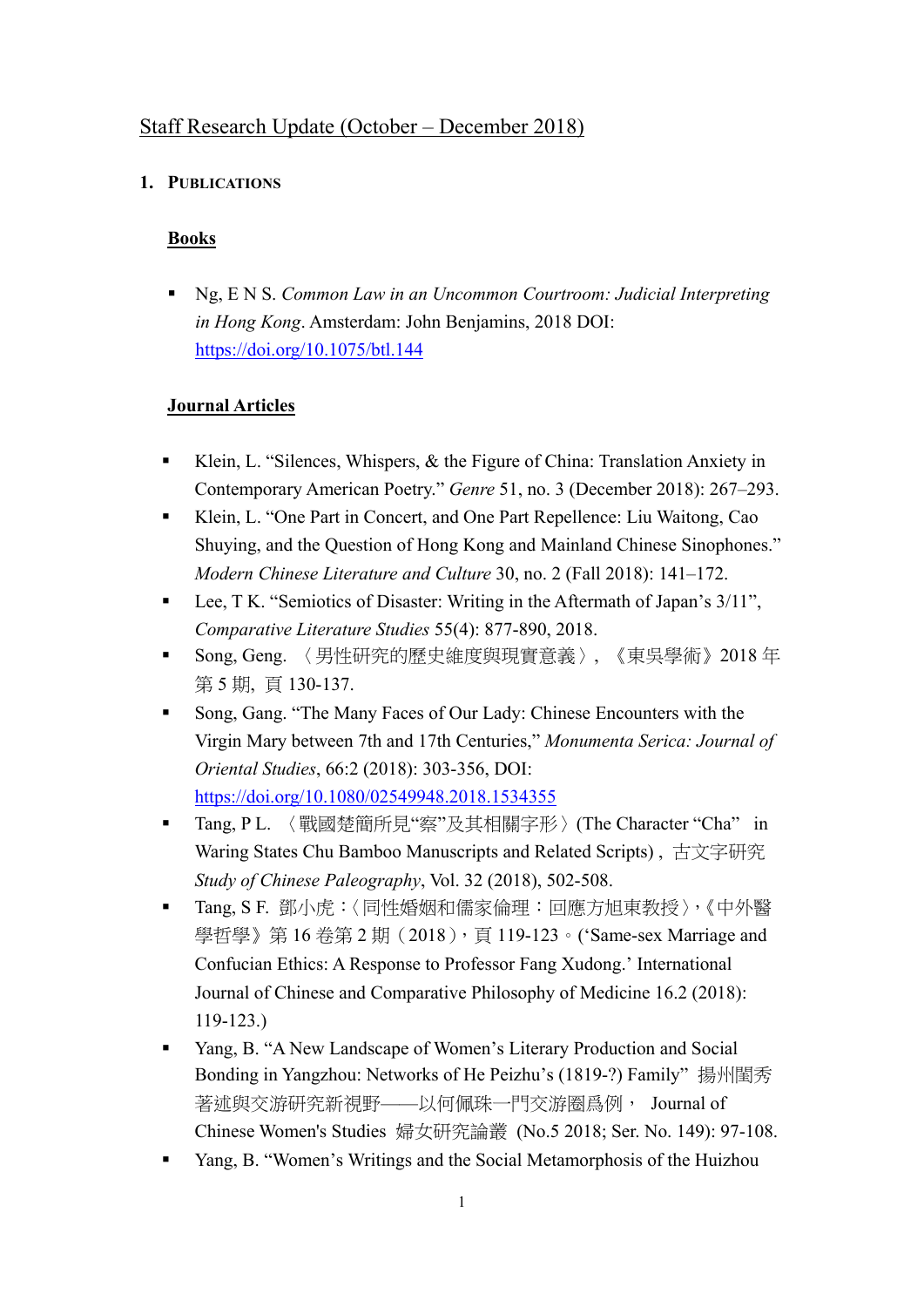Mercantile Lineages: Wang Ying's (1781-1842) Family History" 婦女著述與 徽商家族蛻變:汪嫈(1781-1842)著述中家族史的呈現, Studies of the Qing History 清史論叢 (No.2 2018; Ser. No. 36)173-200.

### **Book Chapters**

- Fung, K W. "The Tradition of Map-Collecting in China and Japan", Libby Chan ed., *Symposium Booklet: The 36th International Map Collectors' Society Symposium - Hong Kong 2018: Cultural Encounters in Maps of China* (Hong Kong: Hong Kong Maritime Museum, October 2018), Part II: Exhibition, pp.82-87.
- Fung, K W. "Steering in Eastern and Western Oceans: Navigational Instruments used to determine Position and Orientation on *Zheng He hanghai tu* (Zheng He's Navigational Charts), *Dongxiyang hanghaitu* (Nautical Chart of the Eastern and Western Oceans; or The Selden Map of China) and *Kunyu wanguo quantu* (A Map of the Myriad Countries of the World; or The Ricci's World Map", Libby Chan ed., *East Meets West: Maritime Silk Routes in the 13th-18th Centuries* (Hong Kong: Hong Kong Maritime Museum, October 2018), pp.72-94.
- Fung, K W. "American Settlement in the Shanghai Bund", Libby Chan ed., *The Dragon and The Eagle: American Traders in China A Century of Trade from 1784 to 1900* (Hong Kong: Hong Kong Maritime Museum, December 2018), Vol. 1, pp. 472- 473.
- **Fung, K W. "The Three Talents of the Family: American Printing** Technology and Preaching in Canton and Singapore  $-$  William Williams (1787-1850), S. Wells Williams (1812-1884) and Alfred North (1807- 1869)", Libby Chan ed., *The Dragon and The Eagle: American Traders in China A Century of Trade from 1784 to 1900* (Hong Kong: Hong Kong Maritime Museum, December 2018), Vol. 2, pp. 286- 297.
- Yeung, M S. "Buddhist-Christian Encounters: Robert Morrison and the Haichuang Buddhist Temple in Nineteenth-Century Canton", in Lars Peter Laamann and Joseph Tse-Hei Lee eds., *The Church as Safe Haven: Christian Governance in China* (Leiden: Brill, November 2018), pp.71-100.

#### **Others (Reviews, Commentaries, Translations, etc.)**

 Klein, L. "Figures of Cofiguration", a review of Exorcising Translation: Towards an Intercivilizational Turn, by Douglas Robinson. *symplokē: a*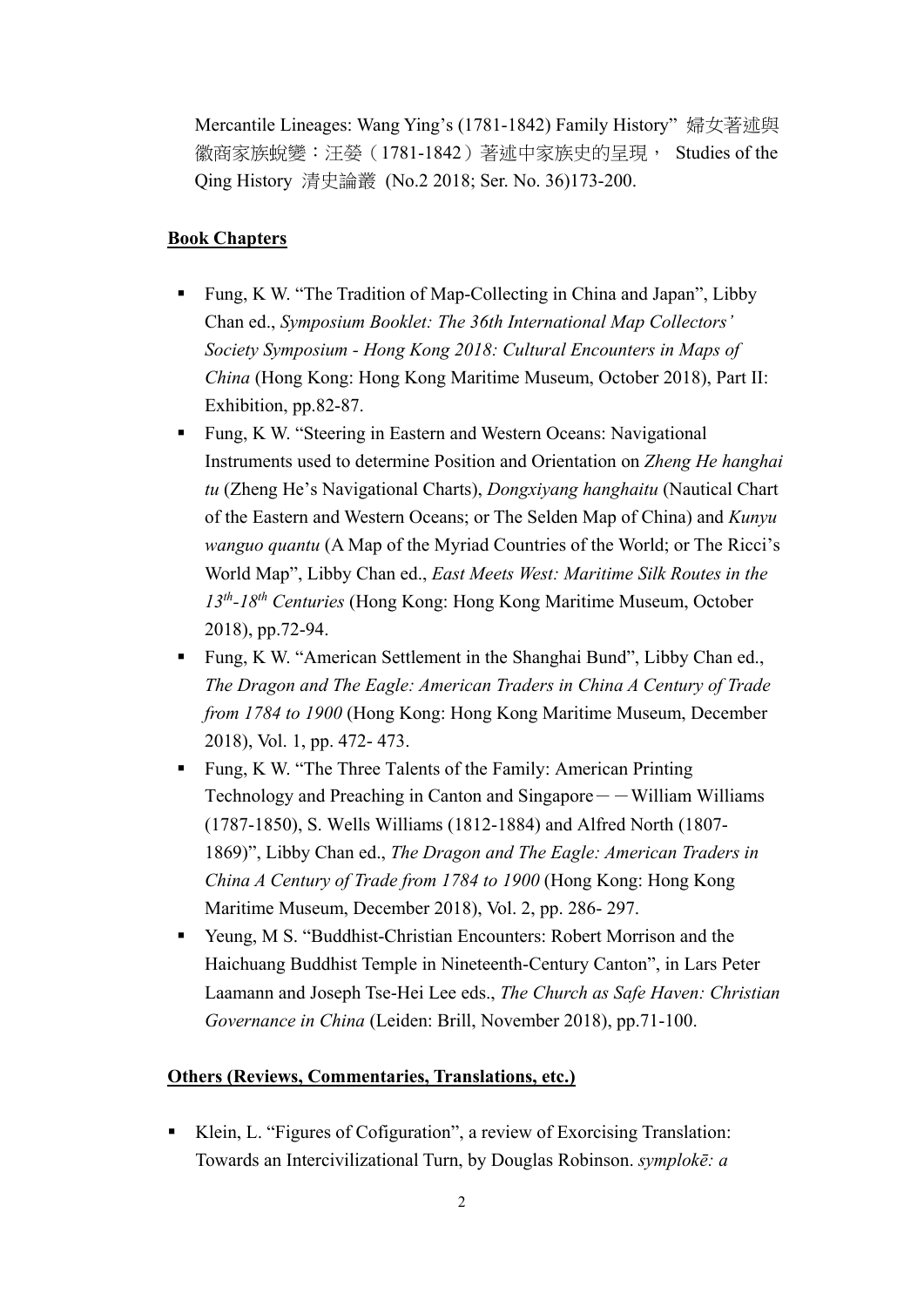*journal for the intermingling of literary, cultural and theoretical scholarship* 26, no. 1–2 (2017): 439–42.

## **2. GRANTS AND AWARDS**

- Fung, K W. Louis Cha Fund, Faculty of Arts, The University of Hong Kong for the project "A Study of the Star Catalogue of Ulugh Beg (1394-1449) " (December 2018-December 2020).
- Klein, L. 2019 PEN/Heim Translation Fund Grant for *Words as Grains: New & Selected Poems* by Duo Duo.
- Leung, S M. A Pilot Study of the Reception of Cultural Revolution Literature in Hong Kong: A Case Study of Gu Cangwu (古蒼梧), Seed Fund for Basic Research for New Staff, The University of Hong Kong, Principal Investigator, HKD 149,020. Funded. 16 October 2018.
- Ng, E N S. Equal Opportunities Commission (EOC), A Study on Potential Model for Accreditation & Regulation of Interpreters and Translators in Ethnic Minority Languages in Hong Kong, 2018/19. Amount of award: HK\$399,826 (12 months).

## **3. INVITED TALKS/LECTURES**

- Fung, K W. "許地山在香港的足跡" (The Footprints of Hsu Ti Shan in Hong Kong), Public Lecture delivered at「半山電梯青雲路」講座系列(Lecture Series on "Hillside Escalator into the Skies"), jointly organized by Hong Kong Museum of History, Hong Kong Institute of Asia-Pacific Studies, The Chinese University of Hong Kong, Pan Sutong Shanghai-Hong Kong Economic Policy Research Institute, Lingnan University and China Economic Research Programme, Lingnan University, December 15, 2018, Hong Kong, 51pp.
- Ng, E N S. "Innovation, Interdisciplinarity and Impact: Creating E-learning Resources and Experiential Learning Experiences." Invited thematic speech at the Showcasing Excellence in Teaching and Learning Symposium, Centre for the Enhancement of Teaching and Learning (CETL), University of Hong Kong, 14 December 2018.
- Song, Gang. 〈帝國遙望:十九世紀中西新聞畫報中的文化對視〉,台北醫學大 學人文藝術中心,2018 年 10 月 26 日。
- Tang P L. 〈先秦時期的射鳥活動及相關問題:從古漢語「繳」字談起〉 (Bird Hunting in the Pre-Qin Period and Some Related Issues: From the Perspective of "Zhuo" in Classical Chinese), The Education University of Hong Kong, 14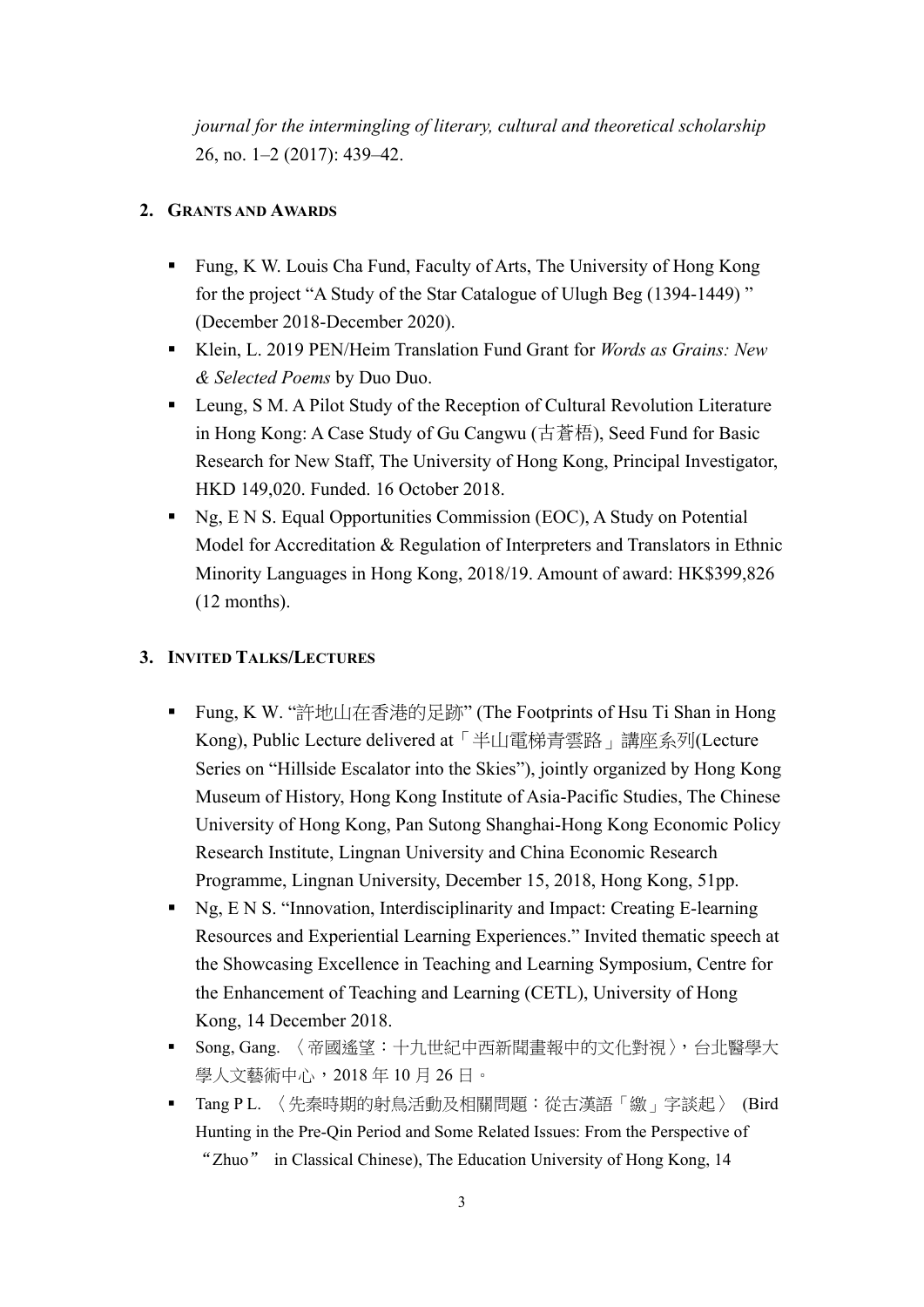November 2018.

#### **4. CONFERENCE PRESENTATIONS**

- Fung, K W. "Maps, the Mediterranean to the Indian Ocean and Science", paper presented at The 36th International Map Collectors' Society Symposium - Hong Kong 2018: Cultural Encounters in Maps of China, jointly organized by International Map Collectors Society, Hong Kong Maritime Museum, Wattis Fine Art and The Hong Kong University of Science and Technology Library, October 18-20, 2018, Hong Kong, 57pp.
- Fung, K.W. "十九世紀七、八十年代中日科技書籍與西方氣象儀器的譯硏 --以傅蘭雅 (John Fryer)、江衡合譯《測候諸器說》及保田久成譯《氣 象觀測法》為中心 --" (The Translation of Scientific Books and the Study of Western Meteorological Instruments in China and Japan in the 1870s and the 1880s: With References to *Cehou zhu qi shuo* 測候諸器說 Co-translated by John Fryer and Jiang Heng 江衡 and *Kisho kansokuho* 氣象觀測法 Translated by Yasuda Hisanari 保田久成), paper presented at Chinese Society for the History of Science and Technology 2018 Annual Conference, jointly organized by Chinese Society for the History of Science and Technology and Department of the History of Science, Tsinghua University, October 27-28, 2018, Hong Kong, 40pp.
- Fung, K W. "東漢經學家星曆研究與儀器製作" (The Study of Stars-and-Calendar and Instrument Making by Classicists in Eastern Han), paper presented at 「經學史重探(I)--中世紀以前文獻的再檢討」第二次 學術研討會 (The Second Conference on "Revisiting the History of Confucian Canon Studies (I)", organized by Institute of Chinese Literature and Philosophy, Academia Sinica, Taiwan, November 7-8, 2018, Taipei, 27pp.
- Fung, K W. "From the Mediterranean to the Indian Ocean: Islamic Cartography and Science (750-1600)", a paper presented at The Second International Conference on History of Mathematics and Astronomy, organized by The Institute for Advanced Study in History of Science, Northwest University, December 2-8, 2018, Xi'an, China, 50pp.
- Klein, L. "Creative Conversations" with Eleanor Goodman, Michael Farrell, and Xi Chuan, China-Australia Writing Center Conference, Fudan University, November 7, 2018.
- Klein, L. "*Tant de pinceaux élégants s'appliquent à calquer formules & formes*: Filiation and Affiliation between Prose Poetry and Translation from